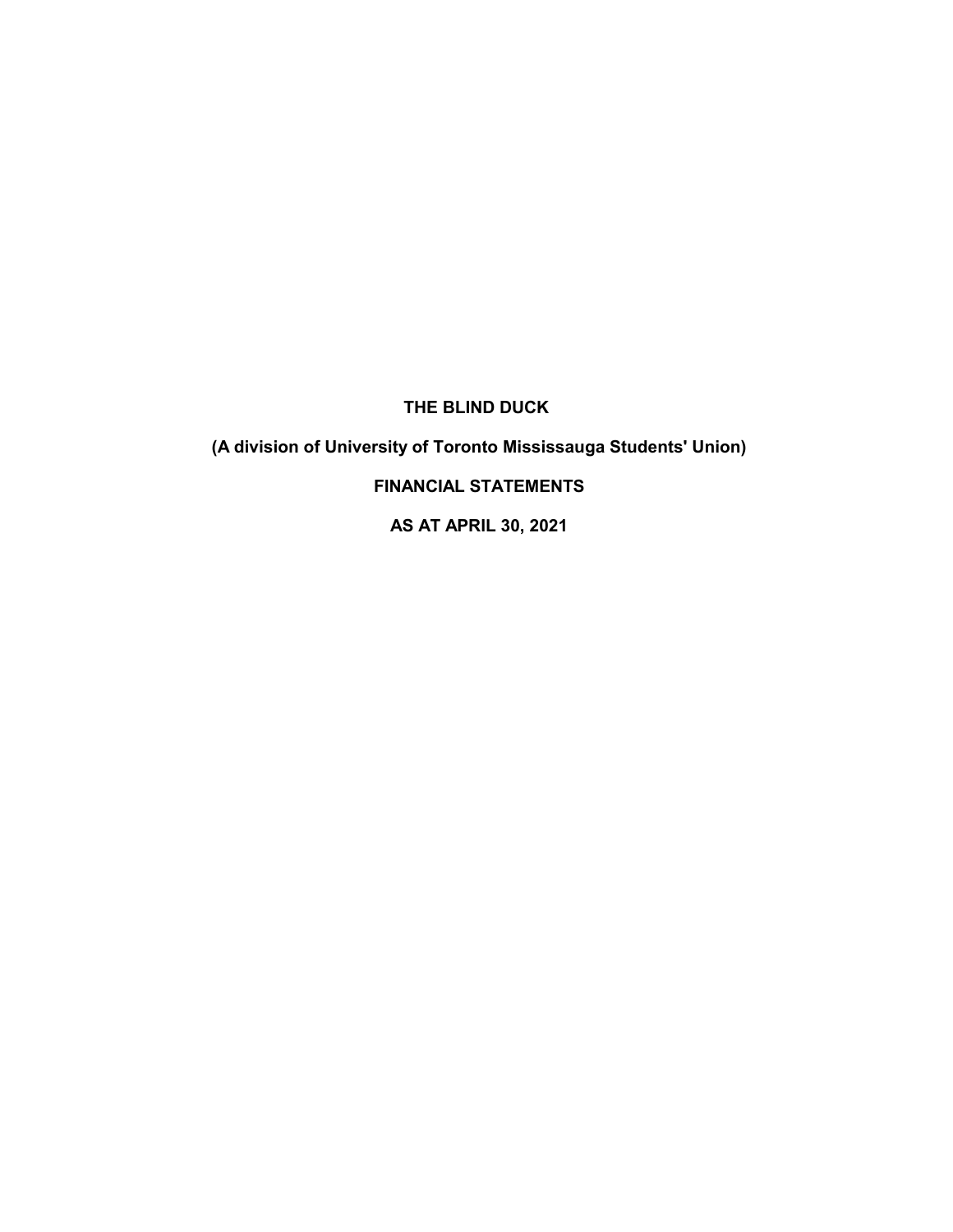## **THE BLIND DUCK**

## **(A division of University of Toronto Mississauga Students' Union)**

## **AS AT APRIL 30, 2021**

### **INDEX**

| <b>Independent Auditors' Report</b>    | $1 - 2$        |
|----------------------------------------|----------------|
| <b>Statement of Financial Position</b> | 3              |
| Statement of Changes in Net Assets     | $\overline{4}$ |
| <b>Statement of Operations</b>         | 5              |
| <b>Statement of Cash Flows</b>         | 6              |
| <b>Notes to Financial Statements</b>   | $7 - 9$        |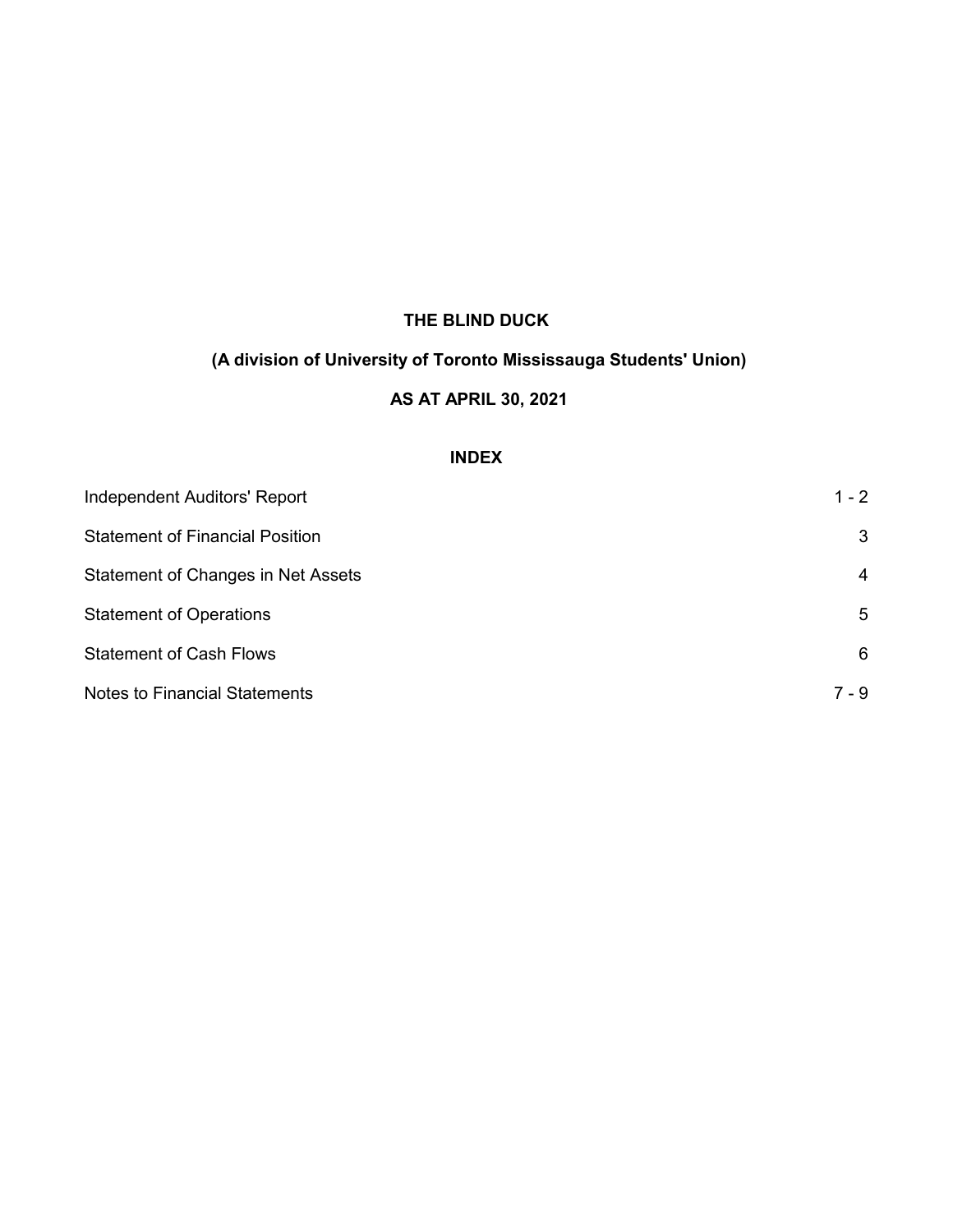

Amarjit (A.J.) Manhas, CPA, CA Stephen Chesney, FCPA, FCA Benjamin J. Detsky, CPA, CA

H. Gordon Lee, CPA, CA Jeffrey R. Dessau, CPA, CA Pei (Peter) Zhang, CPA, CA Acting as individuals and corporations

Allan Garber, CPA, CA Munsoor A. Khan, CPA, CA Michael Hummel, CPA, CA

#### **INDEPENDENT AUDITORS' REPORT**

To the Board of Directors of **The Blind Duck**

#### **Opinion**

We have audited the financial statements of **The Blind Duck**, (A division of University of Toronto Mississauga Students' Union), which comprise the statement of financial position as at April 30, 2021, and the statements of operations and changes in net assets, and cash flows for the year then ended, and notes to the financial statements, including a summary of significant accounting policies.

In our opinion, the accompanying financial statements present fairly, in all material respects, the financial position of **The Blind Duck** as at April 30, 2021, and its financial performance and its cash flows for the year then ended in accordance with Canadian accounting standards for not-for-profit organizations.

#### Basis for Opinion

We conducted our audit in accordance with Canadian generally accepted auditing standards. Our responsibilities under those standards are further described in the *Auditor's Responsibilities for the Audit of the Financial Statements* section of our report. We are independent of **The Blind Duck** in accordance with the ethical requirements that are relevant to our audit of the financial statements in Canada, and we have fulfilled our other ethical responsibilities in accordance with these requirements. We believe that the audit evidence we have obtained is sufficient and appropriate to provide a basis for our opinion.

#### Responsibilities of Management and Those Charged with Governance for the Financial Statements

Management is responsible for the preparation and fair presentation of the financial statements in accordance with Canadian accounting standards for not-for-profit organizations, and for such internal control as management determines is necessary to enable the preparation of financial statements that are free from material misstatement, whether due to fraud or error.

In preparing the financial statements, management is responsible for assessing **The Blind Duck**'s ability to continue as a going concern, disclosing, as applicable, matters related to going concern and using the going concern basis of accounting unless management either intends to liquidate **The Blind Duck** or to cease operations, or has no realistic alternative but to do so.

Those charged with governance are responsible for over seeing **The Blind Duck**'s financial reporting process.

#### Auditor's Responsibilities for the Audit of the Financial Statements

Our objectives are to obtain reasonable assurance about whether the financial statements as a whole are free from material misstatement, whether due to fraud or error, and to issue an auditor's report that includes our opinion. Reasonable assurance is a high level of assurance, but is not a guarantee that an audit conducted in accordance with Canadian generally accepted auditing standards will always detect a material misstatement when it exists. Misstatements can arise from fraud or error and are considered material if, individually or in the aggregate, they could reasonably be expected to influence the economic decisions of users taken on the basis of these financial statements. As part of an audit in accordance with Canadian generally accepted auditing standards, we exercise professional judgment and maintain professional skepticism throughout the audit. We also:



20 Holly Street, Suite 400, Toronto, Ontario M4S 3E8 & 45 Vogell Road, Suite 510, Richmond Hill, Ontario L4B 3P6 **Celebrating over 65 years of excellence** Tel: (416) 485-6000 Fax: (416) 485-1105 www.yalepgc.ca Tel: (905) 764-0404 Fax: (905) 764-0320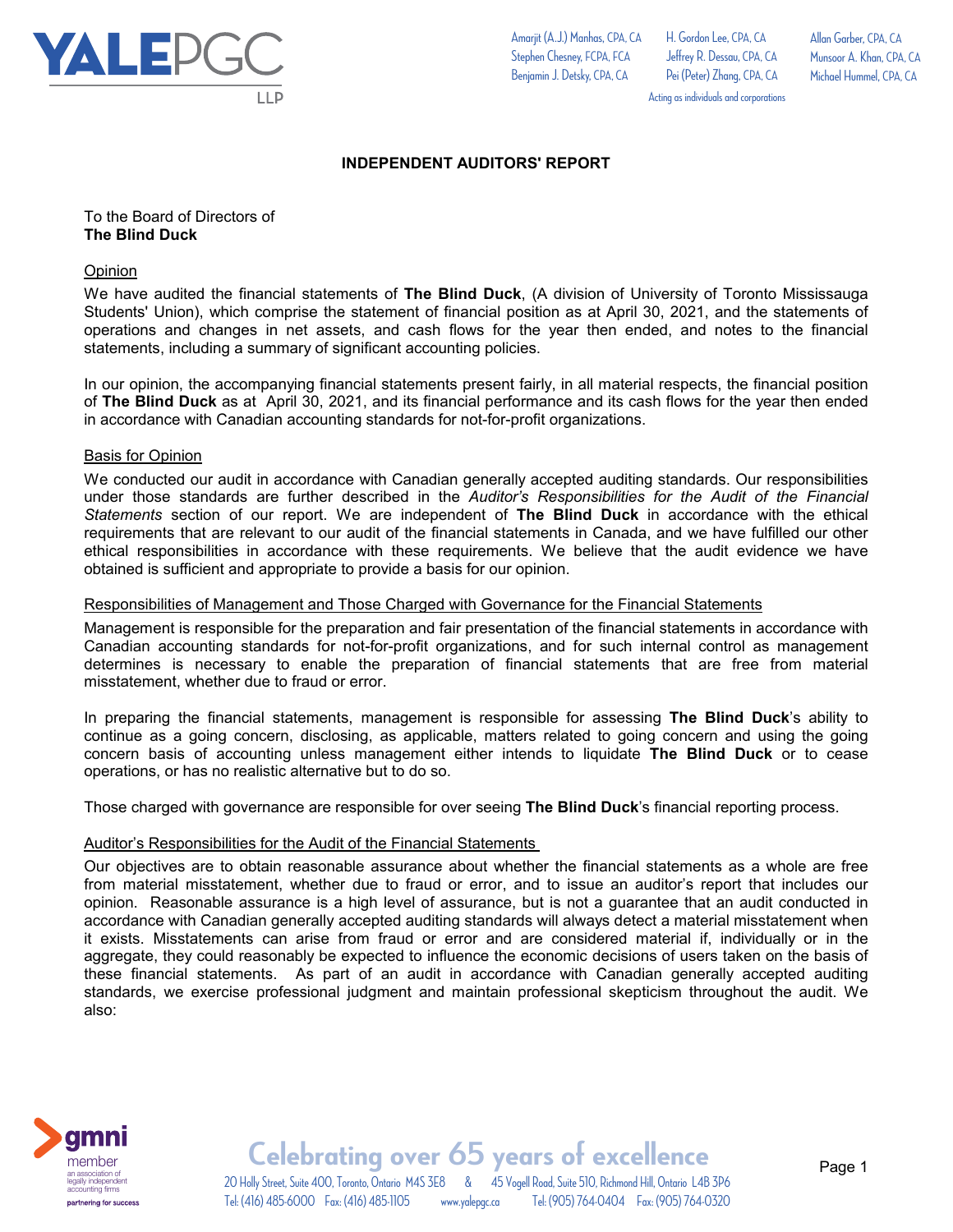

Amarjit (A.J.) Manhas, CPA, CA Stephen Chesney, FCPA, FCA Benjamin J. Detsky, CPA, CA H. Gordon Lee, CPA, CA Jeffrey R. Dessau, CPA, CA Pei (Peter) Zhang, CPA, CA Acting as individuals and corporations Allan Garber, CPA, CA Munsoor A. Khan, CPA, CA Michael Hummel, CPA, CA

- Identify and assess the risks of material misstatement of the financial statements, whether due to fraud or error, design and perform audit procedures responsive to those risks, and obtain audit evidence that is sufficient and appropriate to provide a basis for our opinion. The risk of not detecting a material misstatement resulting from fraud is higher than for one resulting from error, as fraud may involve collusion, forgery, intentional omissions, misrepresentations, or the override of internal control.
- Obtain an understanding of internal control relevant to the audit in order to design audit procedures that are appropriate in the circumstances, but not for the purpose of expressing an opinion on the effectiveness of **The Blind Duck**'s internal control.
- Evaluate the appropriateness of accounting policies used and the reasonableness of accounting estimates and related disclosures made by management.
- Conclude on the appropriateness of management's use of the going concern basis of accounting and, based on the audit evidence obtained, whether a material uncertainty exists related to events or conditions that may cast significant doubt on **The Blind Duck**'s ability to continue as a going concern. If we conclude that a material uncertainty exists, we are required to draw attention in our auditor's report to the related disclosures in the financial statements or, if such disclosures are inadequate, to modify our opinion. Our conclusions are based on the audit evidence obtained up to the date of our auditor's report. However, future events or conditions may cause **The Blind Duck** to cease to continue as a going concern.
- Evaluate the overall presentation, structure and content of the financial statements, including the disclosures, and whether the financial statements represent the underlying transactions and events in a manner that achieves fair presentation.

We communicate with those charged with governance regarding, among other matters, the planned scope and timing of the audit and significant audit findings, including any significant deficiencies in internal control that we identify during our audit.

Hale PGC LLP

Chartered Professional Accountants Licensed Public Accountants

Toronto, Ontario November 8, 2021



20 Holly Street, Suite 400, Toronto, Ontario M4S 3E8 & 45 Vogell Road, Suite 510, Richmond Hill, Ontario L4B 3P6 **Celebrating over 65 years of excellence** Tel: (416) 485-6000 Fax: (416) 485-1105 www.yalepgc.ca Tel: (905) 764-0404 Fax: (905) 764-0320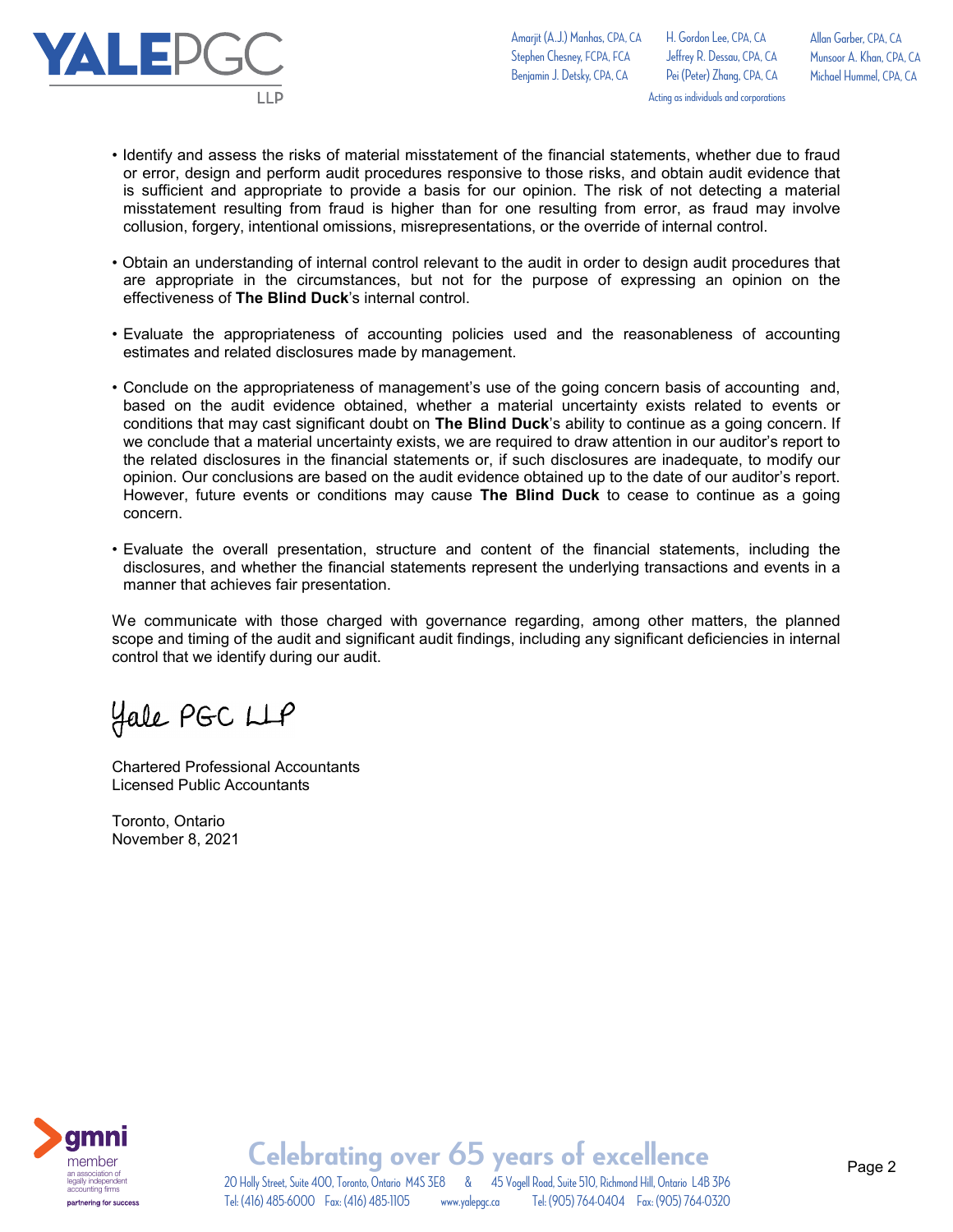### **STATEMENT OF FINANCIAL POSITION**

### **AS AT APRIL 30, 2021 (With corresponding figures as at April 29, 2020)**

|                                                                                                                                                    | 2021                                             | 2020                                     |
|----------------------------------------------------------------------------------------------------------------------------------------------------|--------------------------------------------------|------------------------------------------|
| <b>ASSETS</b>                                                                                                                                      |                                                  |                                          |
| <b>CURRENT</b><br>Cash<br>Accounts receivable<br>Inventory (note 3)<br>Prepaid expenses                                                            | \$<br>92,436<br>29,224<br>6,072<br>44<br>127,776 | \$<br>69,880<br>6,639<br>4,829<br>81,348 |
| <b>PROPERTY AND EQUIPMENT</b> (note 4)                                                                                                             | 30,468                                           | 28,530                                   |
| <b>TOTAL ASSETS</b>                                                                                                                                | <u>158,244</u>                                   | <u> 109,878 </u>                         |
| LIABILITIES AND NET ASSETS                                                                                                                         |                                                  |                                          |
| <b>CURRENT</b><br>Accounts payable and accrued liabilities (note 5)<br>Advances from University of Toronto<br>Mississauga Students' Union (note 6) | \$<br>11,193<br>16,340                           | \$<br>20,826<br>16,877                   |
| <b>TOTAL LIABILITIES</b>                                                                                                                           | 27,533                                           | 37,703                                   |
| <b>NET ASSETS</b>                                                                                                                                  | <u>130,711</u>                                   | 72,175                                   |

| <b>TOTAL LIABILITIES AND NET ASSETS</b> | 158.244 | 109.878 |
|-----------------------------------------|---------|---------|
|                                         |         |         |

**APPROVED ON BEHALF OF THE BOARD**

**Director** 

Director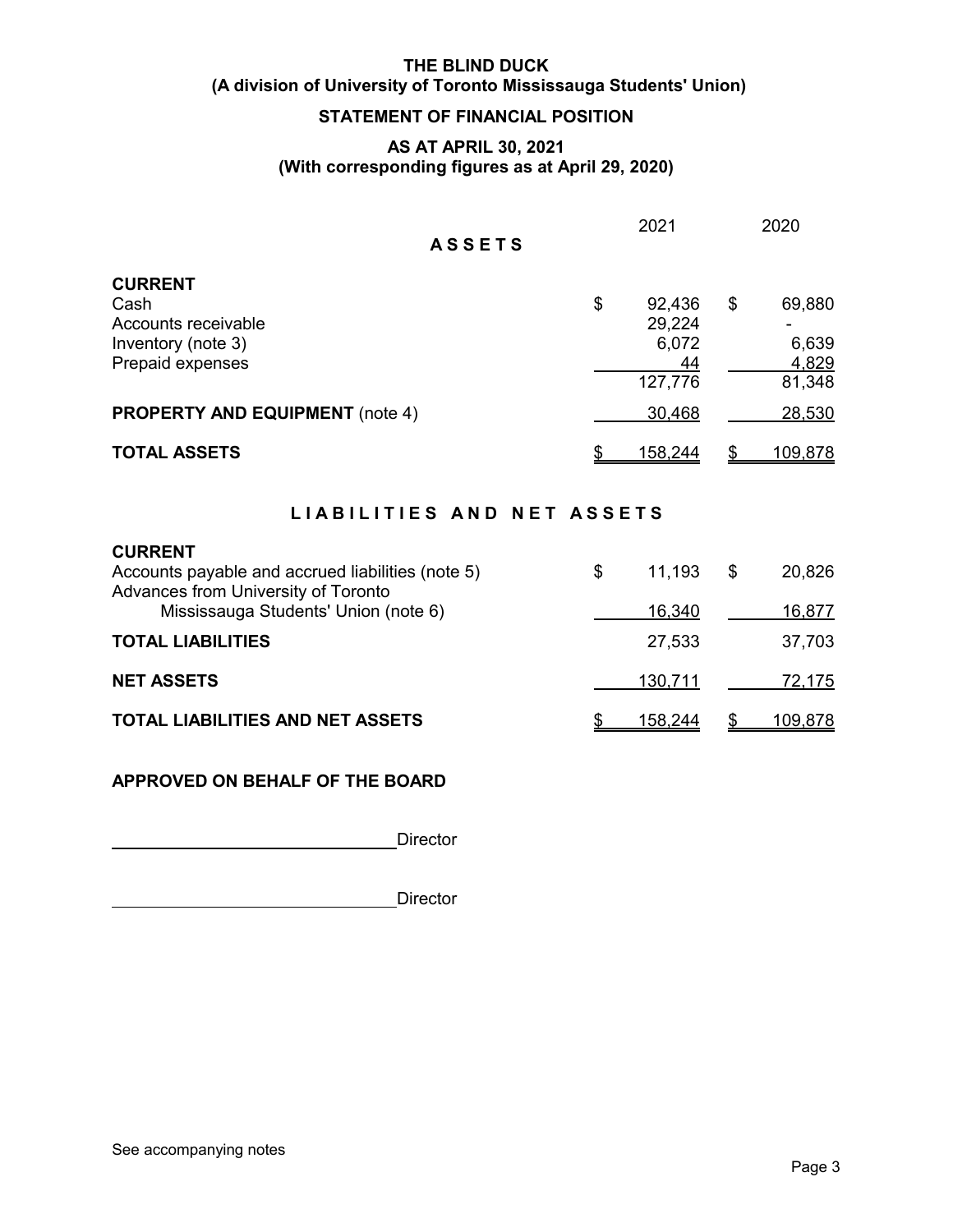## **STATEMENT OF CHANGES IN NET ASSETS**

### **FOR THE YEAR ENDED APRIL 30, 2021 (With comparative figures for the year ended at April 29, 2020)**

|                                               | 2021            |  |               |
|-----------------------------------------------|-----------------|--|---------------|
| <b>OPENING NET ASSETS</b>                     | \$<br>72,175 \$ |  | 77,381        |
| Excess (deficit) of expenditures over revenue | 58,536          |  | (5,206)       |
| <b>CLOSING NET ASSETS</b>                     | <u>130,711</u>  |  | <u>72,175</u> |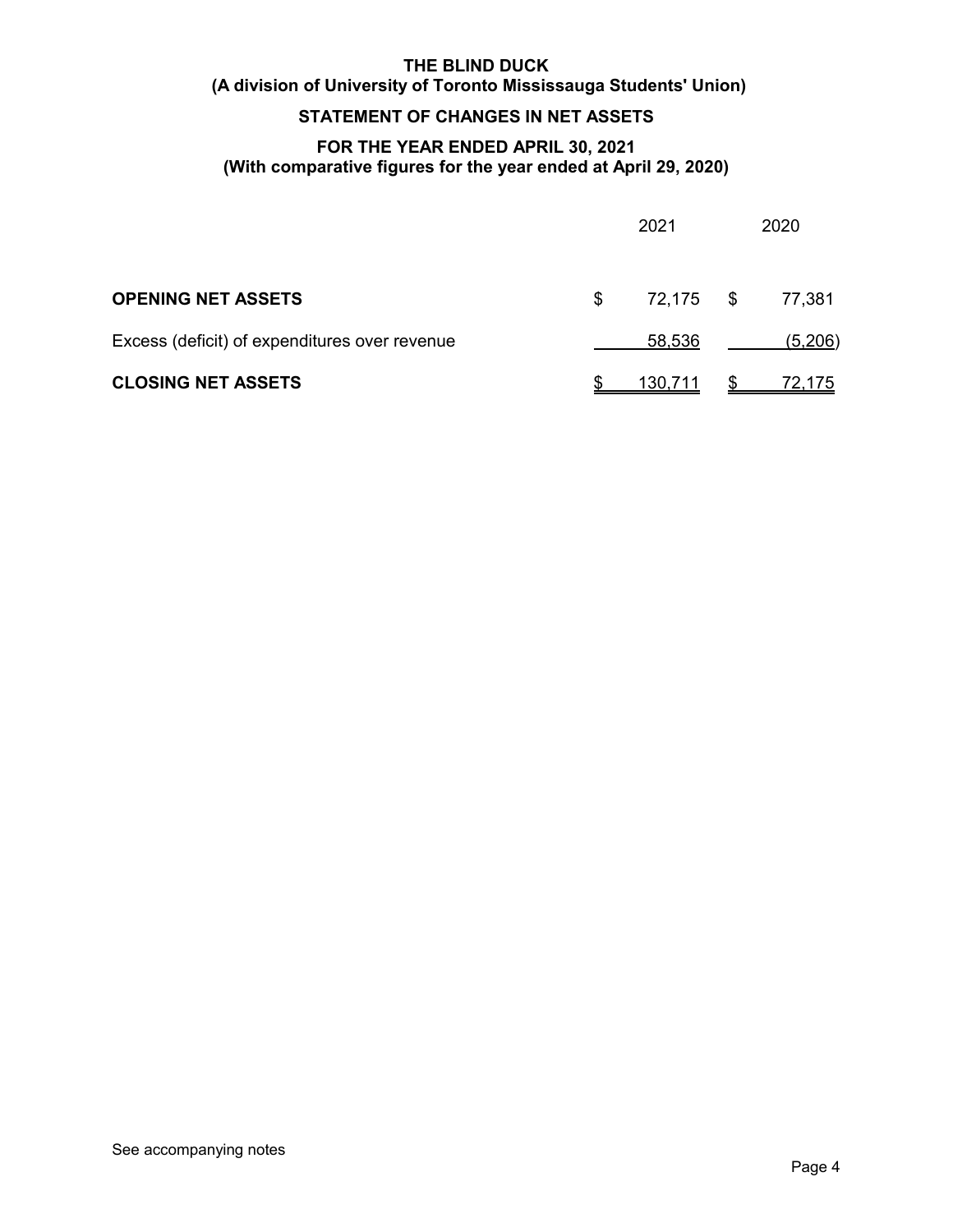## **STATEMENT OF OPERATIONS**

### **FOR THE YEAR ENDED APRIL 30, 2021 (With corresponding figures for the year ended April 29, 2020)**

|                                                                                                                                                                                                                                                               | 2021                                                                                              | 2020                                                                                                |
|---------------------------------------------------------------------------------------------------------------------------------------------------------------------------------------------------------------------------------------------------------------|---------------------------------------------------------------------------------------------------|-----------------------------------------------------------------------------------------------------|
| <b>SALES</b>                                                                                                                                                                                                                                                  | 66,854                                                                                            | 421,381                                                                                             |
| <b>COST OF SALES</b>                                                                                                                                                                                                                                          | 27,462                                                                                            | <u>191,530</u>                                                                                      |
| <b>GROSS PROFIT</b>                                                                                                                                                                                                                                           | 39,392                                                                                            | 229,851                                                                                             |
| <b>Expenditures</b><br>Wages and benefits (note 7)<br>Serving supplies<br>Office and general<br>Amortization<br>Repairs and maintenance<br>Insurance<br>Telephone<br><b>Bank charges</b><br>Entertainment<br>Advertising and promotion<br>Cleaning (recovery) | 58,677<br>12,547<br>8,577<br>5,768<br>5,163<br>5,000<br>4,374<br>2,472<br>2,071<br>1,600<br>(156) | 286,230<br>20,537<br>22,934<br>7,146<br>7,090<br>3,321<br>3,410<br>4,431<br>3,100<br>2,435<br>3,649 |
| Equipment rental                                                                                                                                                                                                                                              | 106,093                                                                                           | <u>1,585</u><br>365,868                                                                             |
| Excess (deficit) of expenditures over revenue, before other                                                                                                                                                                                                   | (66, 701)                                                                                         | <u>(136,017)</u>                                                                                    |
| <b>Other</b><br>Student levy<br><b>Miscellaneous</b>                                                                                                                                                                                                          | 120,623<br>4,614<br>125,237                                                                       | 96,319<br>34,492<br>130,811                                                                         |
| <b>Excess of expenditures over revenue</b>                                                                                                                                                                                                                    | \$<br>58,536                                                                                      | (5,206)<br>\$                                                                                       |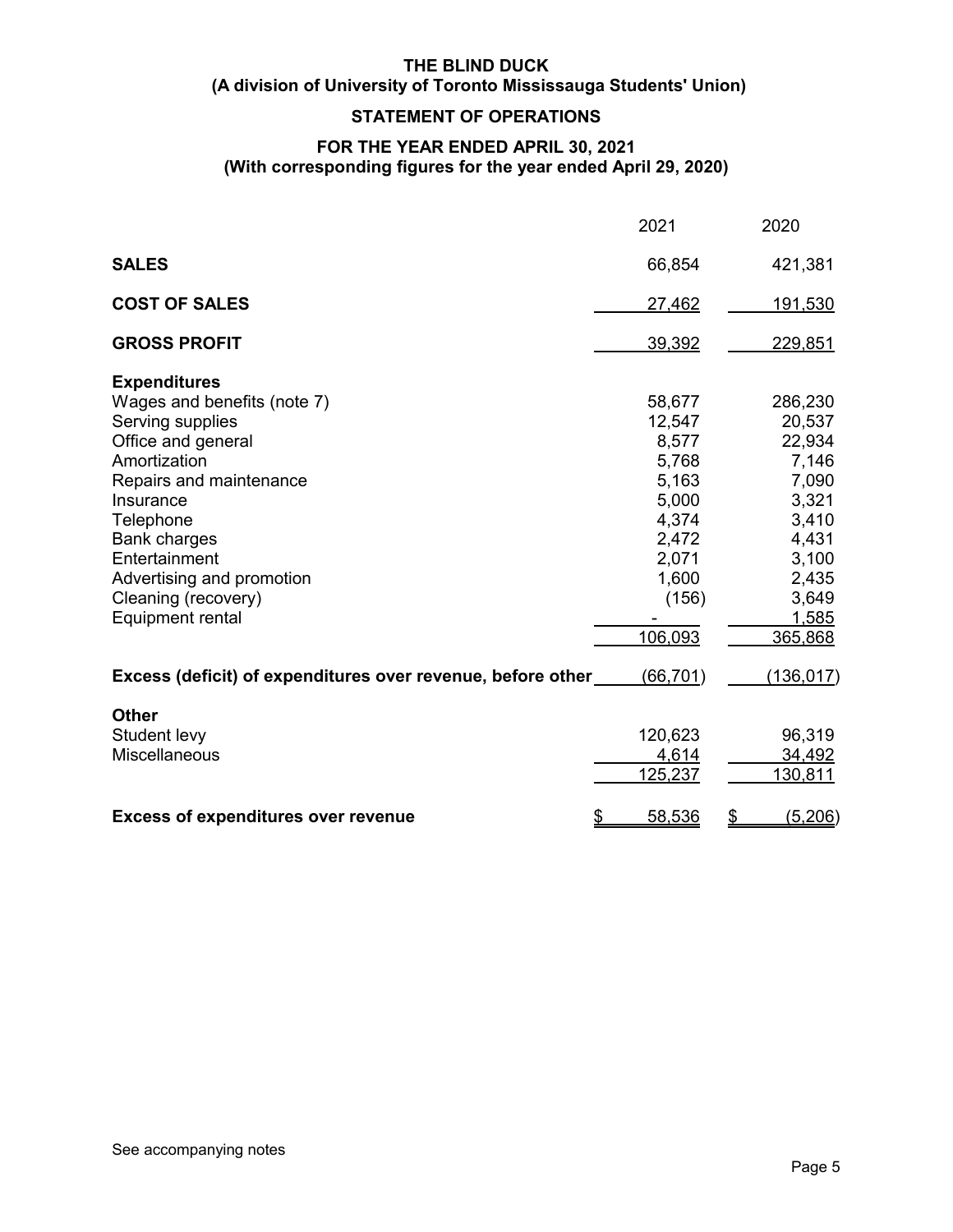### **THE BLIND DUCK**

**(A division of University of Toronto Mississauga Students' Union)**

## **STATEMENT OF CASH FLOWS**

# **FOR THE YEAR ENDED APRIL 30, 2021**

**(With comparative figures for the year ended at April 29, 2020)**

|                                                                                                                                                                                                                                                                                               | 2021                                                    | 2020                                                      |
|-----------------------------------------------------------------------------------------------------------------------------------------------------------------------------------------------------------------------------------------------------------------------------------------------|---------------------------------------------------------|-----------------------------------------------------------|
| <b>CASH PROVIDED BY (USED IN)</b>                                                                                                                                                                                                                                                             |                                                         |                                                           |
| <b>OPERATIONS</b><br>Surplus (deficit)                                                                                                                                                                                                                                                        | \$<br>58,536                                            | \$<br>(5,206)                                             |
| Non-cash item:<br>Amortization                                                                                                                                                                                                                                                                | 5,768                                                   | 7,146                                                     |
| Non-cash working capital:<br>Decrease (increase) in accounts receivable<br>Decrease in inventory<br>Decrease (increase) in prepaid expenses<br>Decrease in accounts payable and accrued liabilities<br>(Decrease) increase advances from University of<br>Toronto Mississauga Students' Union | (29, 225)<br>567<br>4,785<br>(9,633)<br>(537)<br>30,261 | 3,559<br>986<br>(1,680)<br>(16, 279)<br>4,058<br>(7, 416) |
| <b>INVESTING</b><br>Purchase of property and equipment                                                                                                                                                                                                                                        | (7, 705)                                                |                                                           |
| Net increase in cash and cash equivalents during year                                                                                                                                                                                                                                         | 22,556                                                  | (7, 416)                                                  |
| Cash and cash equivalents, beginning of year                                                                                                                                                                                                                                                  | 69,880                                                  | <u>77,296</u>                                             |
| Cash and cash equivalents, end of year                                                                                                                                                                                                                                                        | \$<br>92,436                                            | \$<br>69,880                                              |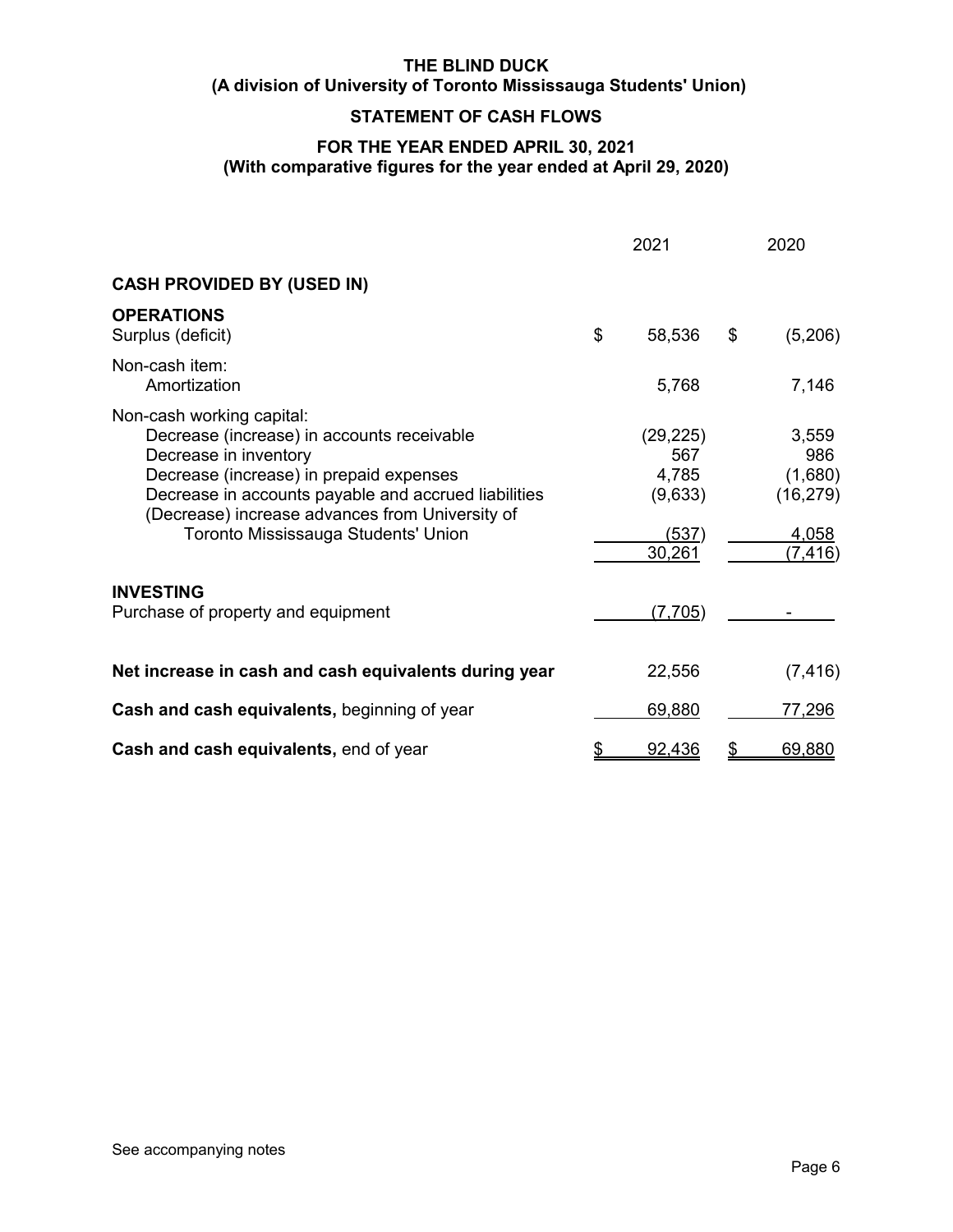### **NOTES TO FINANCIAL STATEMENTS**

### **AS AT APRIL 30, 2021**

### **1. PURPOSE OF THE ORGANIZATION**

The Blind Duck (the "organization") is a not-for-profit organization which represents an operating division of University of Toronto Mississauga Students' Union that owns the assets and administers the operations of The Blind Duck. For financial statement presentation, the operations have been divided and separate audited financial statements have been prepared for both the University of Toronto Mississauga Students' Union and The Blind Duck.

### **2. SIGNIFICANT ACCOUNTING POLICIES**

These financial statements have been prepared in accordance with Canadian accounting standards for not-for-profit organizations and include the following significant accounting policies where alternatives are available:

#### Use of estimates

The preparation of the financial statements in conformity with Canadian accounting standards for not-for-profit organizations requires management to make estimates and assumptions that affect the reported amounts of assets and liabilities and disclosure of contingent assets and liabilities at the date of the financial statements and the reported amounts of revenues and expenses during the reporting period. By their nature, these estimates are subject to measurement uncertainty and the effect on the financial statements of changes in such estimates in future periods could be significant.

#### Cash and cash equivalents

Cash and cash equivalents include cash on hand and balances with banks, net of bank overdrafts.

#### Inventory

Inventory is valued at the lower of cost and net realizable value with cost being determined substantially on a specific item basis.

#### Property and equipment

Property and equipment are recorded at cost and are amortized on a declining balance basis using the following rates:

| Equipment | 20% |
|-----------|-----|
| Computer  | 30% |

#### Revenue recognition

Sales are recognized as revenue at the time of sale as this represents when collection is reasonably assured.

Student levy, events and miscellaneous revenue are recognized as revenue when received as this represents when performance is satisfied and when collection is reasonably assured.

#### Volunteer time

The value of volunteer time of board members and other volunteer services is not reflected in these financial statements.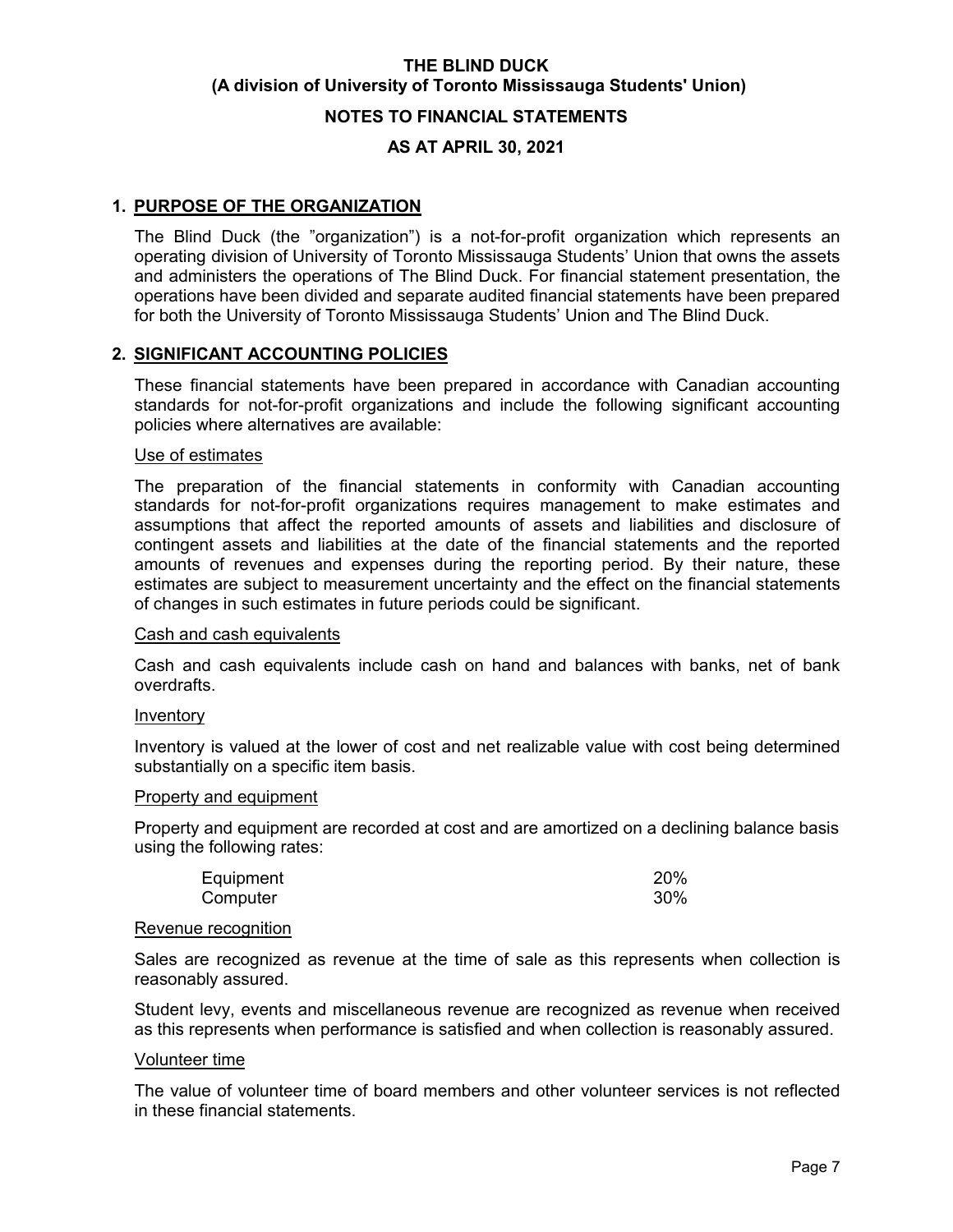# **THE BLIND DUCK (A division of University of Toronto Mississauga Students' Union) NOTES TO FINANCIAL STATEMENTS**

### **AS AT APRIL 30, 2021**

### **2. SIGNIFICANT ACCOUNTING POLICIES (continued)**

#### Government assistance

Government assistance received by the Company is recorded in the statement of operations as a reduction of the expense to which it specifically relates when received.

### **3. INVENTORY**

Closing inventory is comprised entirely of finished goods. During the year, \$27,462 was expensed to cost of sales.

### **4. PROPERTY AND EQUIPMENT**

|           |        |     | Accumulated  |      | Net Book Value |    |        |
|-----------|--------|-----|--------------|------|----------------|----|--------|
|           | Cost   |     | Amortization |      | 2021           |    | 2020   |
| Equipment | 95.633 | \$. | 65,165       | - \$ | 30,468         | \$ | 28,454 |
| Computer  | -      |     | -            |      |                |    | 76     |
|           | 95,633 |     | 65,165       |      | 30,468         |    | 28,530 |

Amortization recorded during the year amounted to \$5,768

During the year, the only purchase made was a new fryer for \$7,705.

### **5. ACCOUNTS PAYABLE**

|                                | 2021                               | 2020             |
|--------------------------------|------------------------------------|------------------|
| Trade payables and accruals    | $\overline{\phantom{a}}$<br>11.193 | 6.659            |
| Government remittances payable | .193                               | 14.167<br>20,826 |
|                                |                                    |                  |

### **6. ADVANCES FROM THE UNIVERSITY OF TORONTO MISSISSAUGA STUDENTS' UNION**

Advances from University of Toronto Mississauga Students' Union are non-interest bearing, unsecured and due on demand.

### **7. GOVERNMENT ASSISTANCE**

As part of the Government of Canada's COVID-19 relief efforts for Canadian businesses, the company received assistance in the form of subsidies related to payroll costs. During the year, the company received \$135,191, under the Canada Emergency Wage Subsidy program. This assistance was recorded in the statement of operations as reduction of wages and benefits expense.